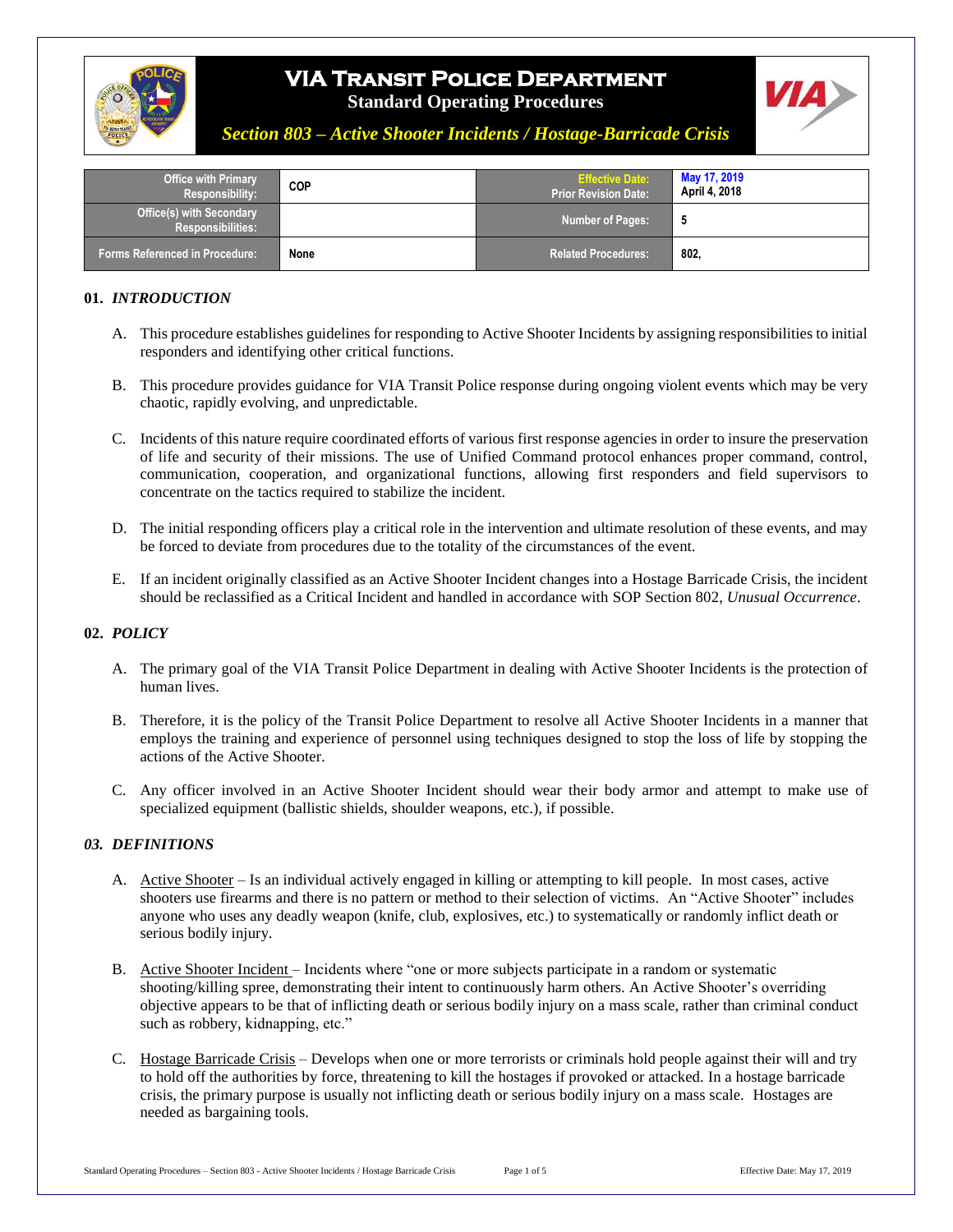

# **VIA Transit Police Department Standard Operating Procedures**



*Section 803 – Active Shooter Incidents / Hostage-Barricade Crisis*

D. Unified Command- As a team effort, Unified Command allows all agencies with jurisdictional authority or functional responsibility for the incident to jointly provide management direction through a common set of objectives and strategies and a single Incident Action Plan (IAP).

## **.04** *INCIDENT DISCUSSION*

- A. Every officer of the VIA Transit Police Department is committed to maintaining a safe environment for all to enjoy and to take necessary immediate action when the safety of innocent lives are at stake. With this objective in mind, and when a situation is determined to be an Active Shooter Incident, the *primary objective* of every responding officer is to locate, identify, and stop or contain any actors involved.
- B. Response to Active Shooter Incidents should be rapid and in keeping with the following goals:
	- Stop the threat
	- Secure the immediate area
	- Treat the injured/wounded
	- Secure the crime scene
	- Establish and maintain unobstructed ingress and egress routes for emergency response vehicles.
	- Establish security details for all critical incident facilities including but not limited to command posts, staging areas, casualty collection points, triage, treatment, and transportation areas, and temporary shelters.
- C. Officers must be aware that it is critical for the first arriving officers to distinguish the difference in circumstances between a Hostage Barricade Crisis and an Active Shooter Incident. The first arriving officers must recognize and prepare the appropriate response for a sudden and immediate transition from one type of incident to the other.
- D. Incidents where the actor is no longer mobile, no longer actively shooting and is not yet under control are considered Hostage Barricade Crisis situations. Hostage Barricade Crisis situations are handled in compliance with .09 of this procedure.

## **05.** *INITIAL RESPONDERS TO AN ACTIVE SHOOTER INCIDENT*

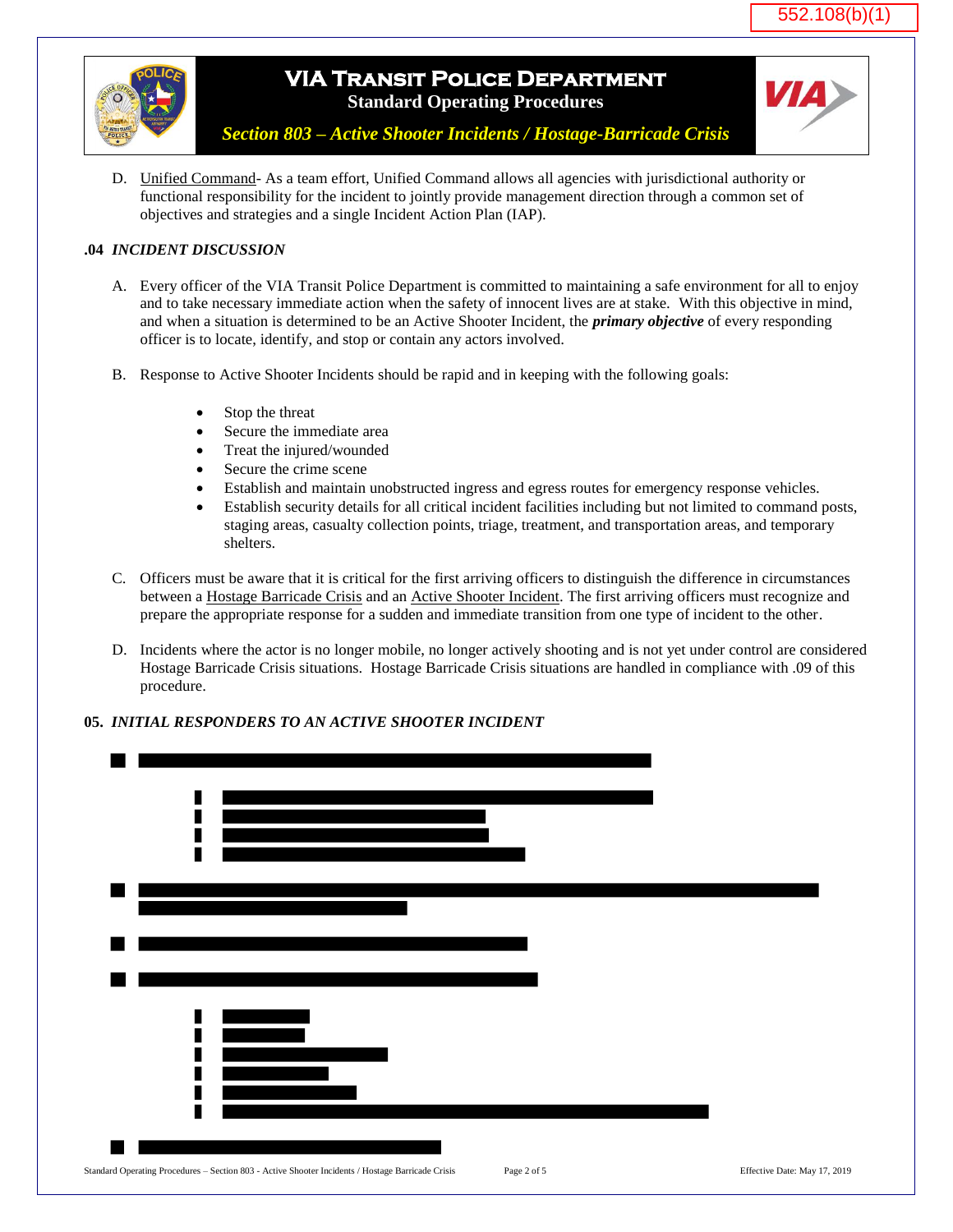552.108(b)(1)

|                    | <b>VIA TRANSIT POLICE DEPARTMENT</b><br><b>Standard Operating Procedures</b> | <b>VIA</b> |
|--------------------|------------------------------------------------------------------------------|------------|
|                    | Section 803 - Active Shooter Incidents / Hostage-Barricade Crisis            |            |
|                    |                                                                              |            |
|                    | 06. INITIAL RESPONDING SUPERVISOR(S)                                         |            |
|                    |                                                                              |            |
|                    |                                                                              |            |
|                    |                                                                              |            |
|                    |                                                                              |            |
|                    |                                                                              |            |
|                    |                                                                              |            |
|                    |                                                                              |            |
|                    |                                                                              |            |
|                    |                                                                              |            |
|                    |                                                                              |            |
|                    |                                                                              |            |
|                    |                                                                              |            |
|                    |                                                                              |            |
|                    |                                                                              |            |
|                    |                                                                              |            |
| 07. COMMUNICATIONS |                                                                              |            |
|                    |                                                                              |            |
|                    |                                                                              |            |
|                    |                                                                              |            |
|                    |                                                                              |            |
|                    |                                                                              |            |
|                    |                                                                              |            |
|                    |                                                                              |            |
|                    |                                                                              |            |
|                    | 08. ACTIVE SHOOTER POST ENGAGEMENT                                           |            |
|                    |                                                                              |            |
|                    |                                                                              |            |
|                    |                                                                              |            |
|                    |                                                                              |            |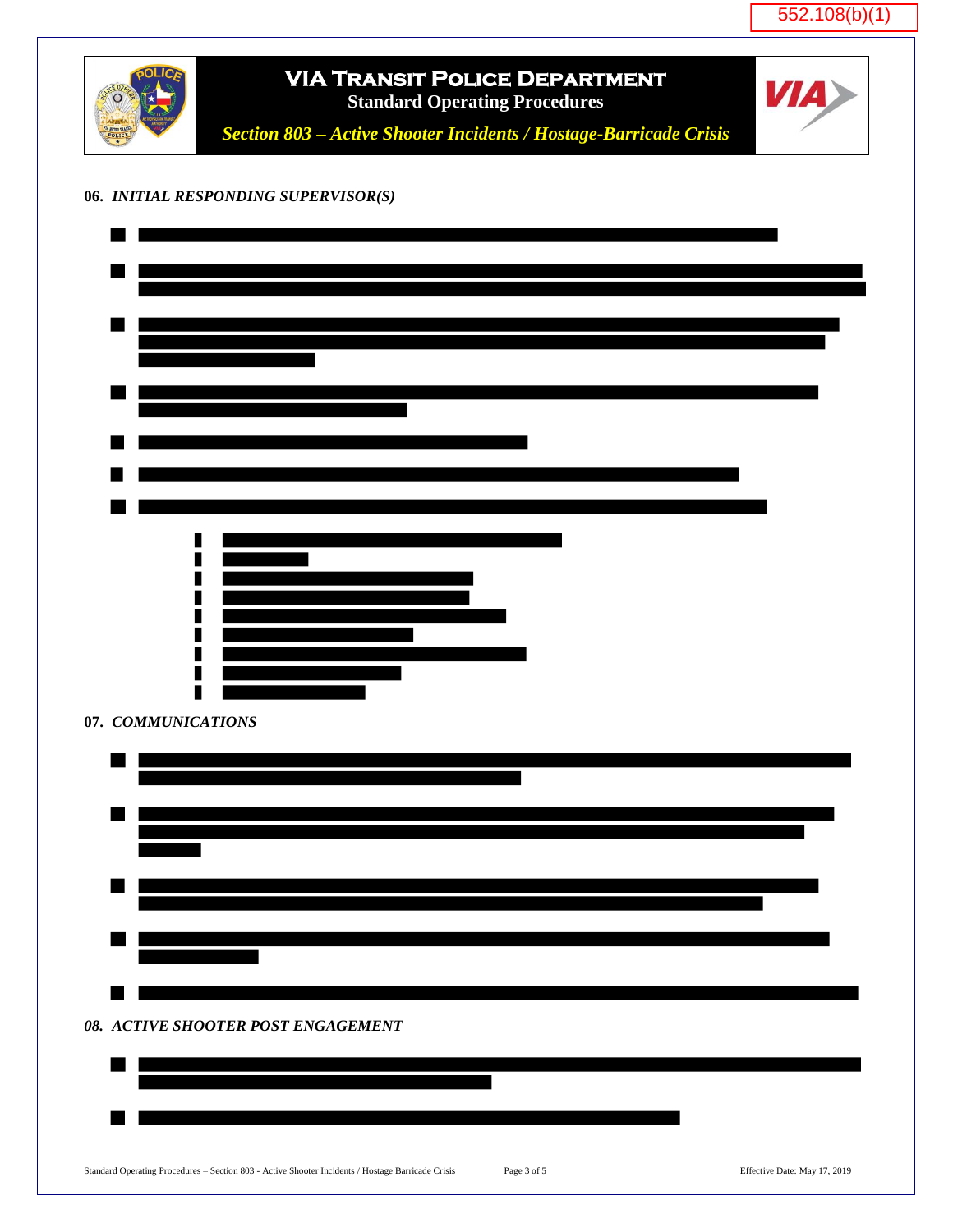552.108(b)(1)

|           | <b>VIA TRANSIT POLICE DEPARTMENT</b><br><b>Standard Operating Procedures</b><br>Section 803 - Active Shooter Incidents / Hostage-Barricade Crisis | <b>VIA</b>                   |
|-----------|---------------------------------------------------------------------------------------------------------------------------------------------------|------------------------------|
|           | .09 HOSTAGE BARRICADE CRISIS                                                                                                                      |                              |
|           | A. On-Scene Officers:                                                                                                                             |                              |
|           |                                                                                                                                                   |                              |
|           |                                                                                                                                                   |                              |
|           |                                                                                                                                                   |                              |
|           |                                                                                                                                                   |                              |
|           |                                                                                                                                                   |                              |
|           |                                                                                                                                                   |                              |
|           |                                                                                                                                                   |                              |
| <b>B.</b> | On-Scene Supervisors:                                                                                                                             |                              |
|           |                                                                                                                                                   |                              |
|           |                                                                                                                                                   |                              |
|           |                                                                                                                                                   |                              |
|           |                                                                                                                                                   |                              |
|           |                                                                                                                                                   |                              |
|           |                                                                                                                                                   |                              |
|           |                                                                                                                                                   |                              |
|           |                                                                                                                                                   |                              |
|           |                                                                                                                                                   |                              |
| C.        | Dispatcher Responsibilities:                                                                                                                      |                              |
|           |                                                                                                                                                   |                              |
|           |                                                                                                                                                   |                              |
|           |                                                                                                                                                   |                              |
|           | Standard Operating Procedures - Section 803 - Active Shooter Incidents / Hostage Barricade Crisis<br>Page 4 of 5                                  | Effective Date: May 17, 2019 |